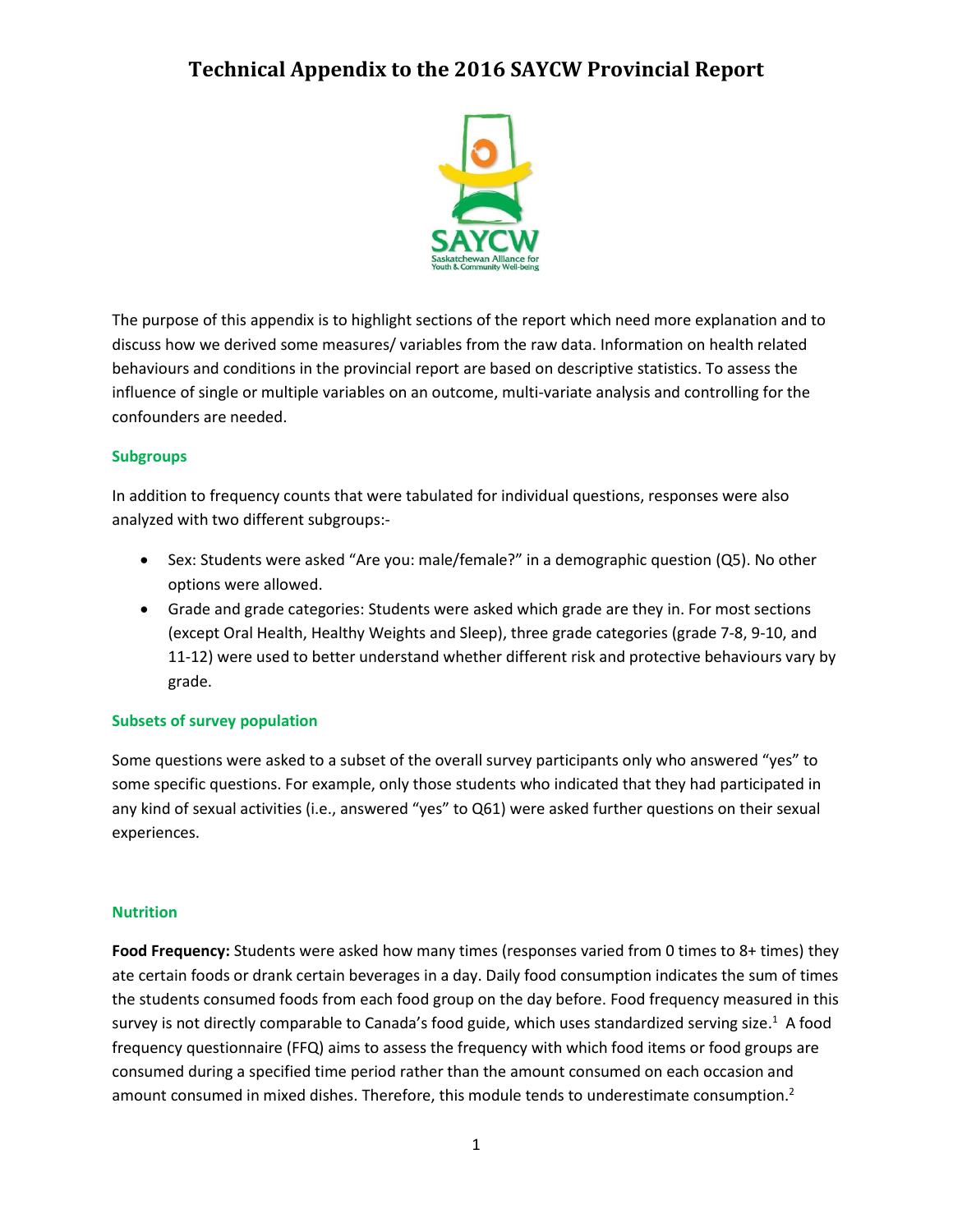## **Physical Activity**

**Physical Activity Level:** Students were asked how many minutes and hours they do moderate (Q29) and vigorous (Q30) physical activities (PA) in a day. Based on the reported activities, physical activity level was measured using kilocalories per kilogram of body weight per day (KKD). KKD measurement use Metabolic Equivalents (METs) to allocate a value to each category of physical activity level. MET is an indicator of the average intensity of a student's daily physical activity. Moderate physical activity (such as walking, bike riding, skating etc.) burns 3 to 6 METs, while vigorous intensity physical activity burns more than 6 METs. KKD for this study was calculated using following method:

Average KKD  $=$   $\frac{[(\text{#of Vigorous hours of PA} \times 6METs) + (\text{#of moderate hours of PA} \times 3METs)]}{[S]^{n}}$ 7 Days

Categorization: Based on the average KKD, students were categorized into three physical activity categories

- Inactive (average daily KKDs of less than 3).
- Moderately active (average daily KKDs of 3 or greater but less than 8).
- Active (average daily KKDs of 8 or greater).

## **Healthy Weights**

**Body Mass Index:** Body Mass Index (BMI) is a ratio calculated using a person's weight (in kilograms) divided by height (in meters squared). BMI estimates whether a child is in a healthy weight range compared to his or her peers. BMI is not a diagnostic tool to determine whether the child has excess fat; further assessment by a trained health professional is needed. <sup>3,4</sup> BMI was calculated according to Center for Disease Control and Prevention guidelines for children and teenagers (2011). <sup>5,6</sup> BMI was categorized according to the BMI-for-age percentile growth chart:  $^3$ 

| <b>Weight Status Category</b> | Percentile Range                                                        |
|-------------------------------|-------------------------------------------------------------------------|
| Underweight                   | Less than the 5 <sup>th</sup> percentile                                |
| Normal or Healthy weight      | 5 <sup>th</sup> percentile to less than the 85 <sup>th</sup> percentile |
| Overweight                    | 85 <sup>th</sup> percentile to less than 95 <sup>th</sup> percentile    |
| Obese                         | Equal to or greater than 95 <sup>th</sup> percentile                    |

For children and teens, BMI is an age and sex specific measurement (plotted on a growth chart over time), and is often referred to as BMI-for-age.<sup>3</sup> BMI does not distinguish between excess fat, muscle, or bone mass, so some may be falsely classified as at risk and some may also be missed. Height and weight in the survey is self-reported (Q6 and Q10), therefore, youth may under- or over-estimate their height and weight, which may have resulted in misclassification. Although BMI may not be an accurate indicator of body fat, it is an inexpensive and easy-to-perform method of screening for weight categories that may lead to health problems.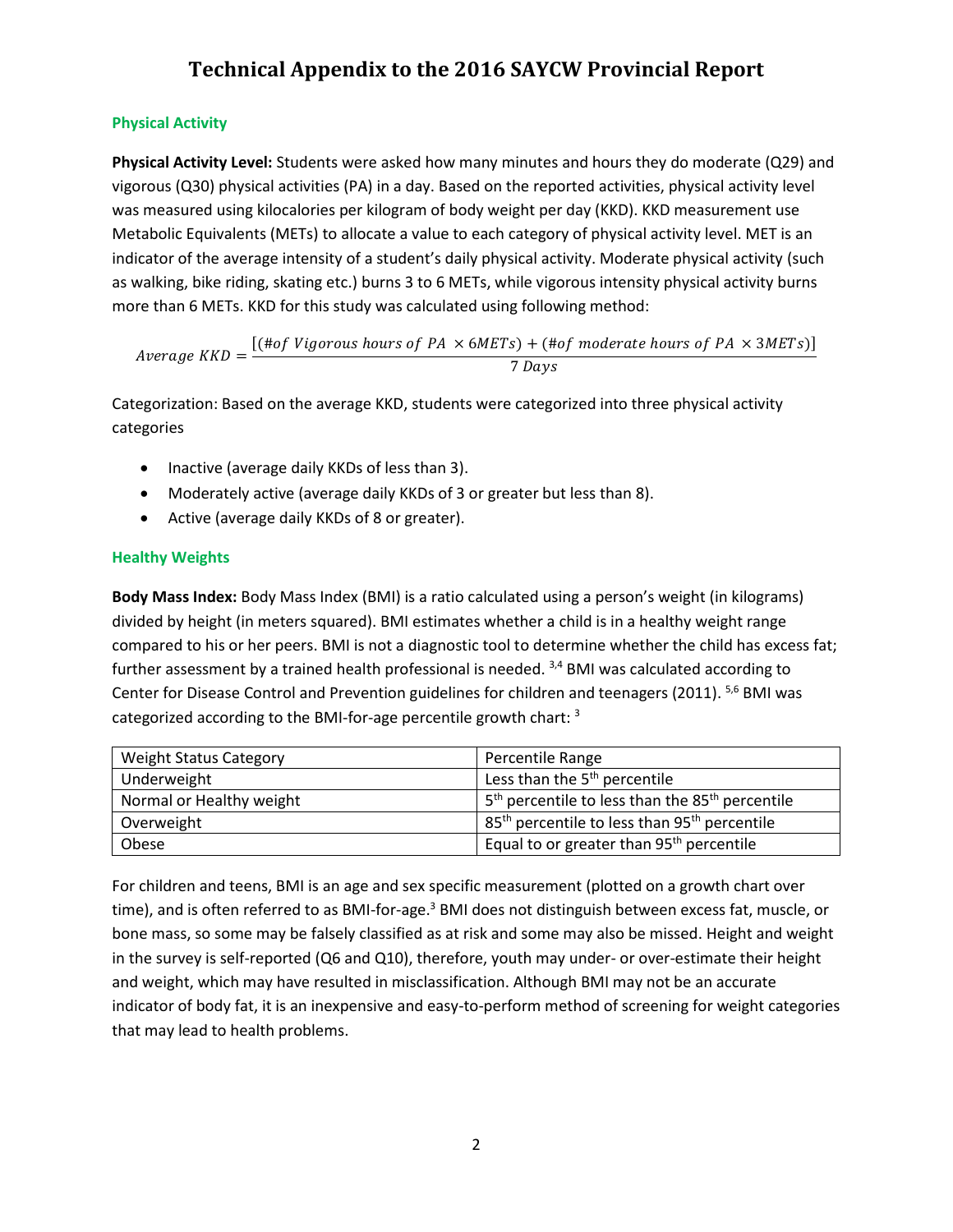## **Mental Health and Well-Being**

Self-Esteem: A ten-item Rosenberg Self-Esteem scale<sup>7</sup> was used to estimate self-esteem levels among youth. Response choices for each item varied from strongly agree to strongly disagree**:**

| 1. On the whole, I am satisfied with<br>myself.                                  | <b>Strongly Disagree</b> | <b>Disagree</b> | Agree | Strongly<br>Agree |
|----------------------------------------------------------------------------------|--------------------------|-----------------|-------|-------------------|
| 2. At times I think I am no good at all.                                         | <b>Strongly Disagree</b> | <b>Disagree</b> | Agree | Strongly<br>Agree |
| 3. I feel that I have a number of good<br>qualities.                             | <b>Strongly Disagree</b> | <b>Disagree</b> | Agree | Strongly<br>Agree |
| 4. I am able to do things as well as most<br>other people                        | <b>Strongly Disagree</b> | <b>Disagree</b> | Agree | Strongly<br>Agree |
| 5. I feel I do not have much to be proud of                                      | <b>Strongly Disagree</b> | <b>Disagree</b> | Agree | Strongly<br>Agree |
| 6. I certainly feel useless at times.                                            | <b>Strongly Disagree</b> | <b>Disagree</b> | Agree | Strongly<br>Agree |
| 7. I feel that I'm a person of worth, at least<br>on an equal plane with others. | <b>Strongly Disagree</b> | <b>Disagree</b> | Agree | Strongly<br>Agree |
| 8. I wish I could have more respect for<br>myself                                | <b>Strongly Disagree</b> | <b>Disagree</b> | Agree | Strongly<br>Agree |
| 9. All in all, I am inclined to feel that I am a<br>failure.                     | <b>Strongly Disagree</b> | <b>Disagree</b> | Agree | Strongly<br>Agree |
| 10. I take a positive attitude toward<br>myself.                                 | <b>Strongly Disagree</b> | <b>Disagree</b> | Agree | Strongly<br>Agree |

Calculated scores were categorized into the following groups: high, moderate or low self-esteem.

## **Scoring:**

Item 1,3,4,7,10: Strongly Disagree=0, Disagree=1, Agree=2, Strongly Agree=3. Items 2, 5, 6, 8, 9 are reverse scored (i.e. Strongly Disagree=3, Disagree=2, Agree=1 and Strongly Agree=0)

**Categorization:** There is no standard scale to read the score. The general rule of thumb is "higher the score, higher the self-esteem". Most authors use a "cut off" for binary categorization into low selfesteem and high self-esteem. Bagley et al. (2007) used 21 as a cut for low self-esteem (40 point scale), others use 15 as the cut off (30 point scale) .<sup>8,9</sup> The most commonly used ordinal classification for the interpretation of results is "Moderate" 15-25 and "Low self-esteem" below 15.<sup>10–12</sup> The total score was classified as follows:

26-30: High self-esteem 15-25: Moderate self-esteem 0-14: Low self-esteem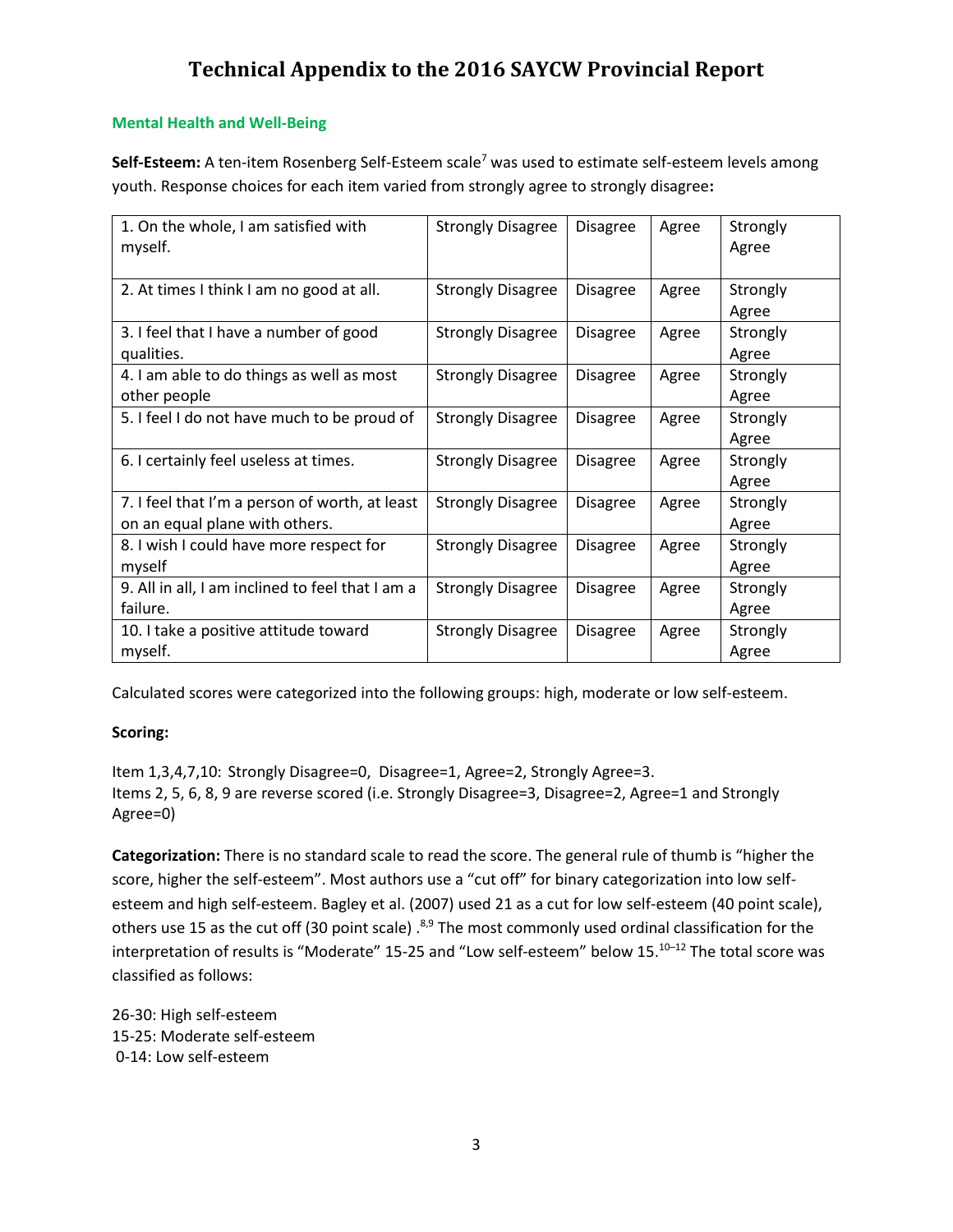#### **Substance Use**

#### **Tobacco:**

**Denominator of tobacco use- ever and last month:** Students were asked if they had used different tobacco products (cigarette, pipe tobacco, cigarillos, bidis, smokeless tobacco etc.) ever (Q48) and in the past month (Q48a). For analytic purposes, the number of students reporting tobacco use "ever" (N) was used as denominator for both past month and ever use. It was done for two reasons: 1) The number of students who indicated they used tobacco in past month is a subset of "N" (students who said they ever used tobacco); 2) to evaluate what proportion of students who indicated ever having used tobacco had used it within the past month as well.

#### **Drugs and Alcohol:**

**Drinking past month:** Students were asked how many days in the past month they had at least one drink (Q50). One drink of alcohol was defined as a bottle of beer, a glass of wine, a shot of liquor, or a cooler.

**Heavy drinking:** The SAYCW Youth Health Survey asked students to indicate if they had five or more drinks at any given time (Q51), as defined by Statistics Canada until 2012).<sup>13</sup> To be consistent with current guidelines,<sup>14</sup> the heavy drinking definition was updated by Statistics Canada in 2013 to the following: 'five or more drinks for males' and 'four or more drinks for females'**.** Therefore, our findings underestimate the proportion of female students with heavy drinking habits.

#### **Sexual Health**

**Sexual Assault:** Sexual assault refers to all incidents of unwanted sexual activity. <sup>15</sup> In our survey, students were asked if they ever had sexual relations when they did not want to (including touching, fondling, oral sex, or intercourse). Studies indicate many youth do not fully understand the concept of consent and may not recognize scenarios of sexual assault when they are presented.<sup>16</sup> Hence, students may or may not have understood they are being asked a question about their experience of sexual assault while they were asked whether they had experienced sexual relation when they did not want to (Q64).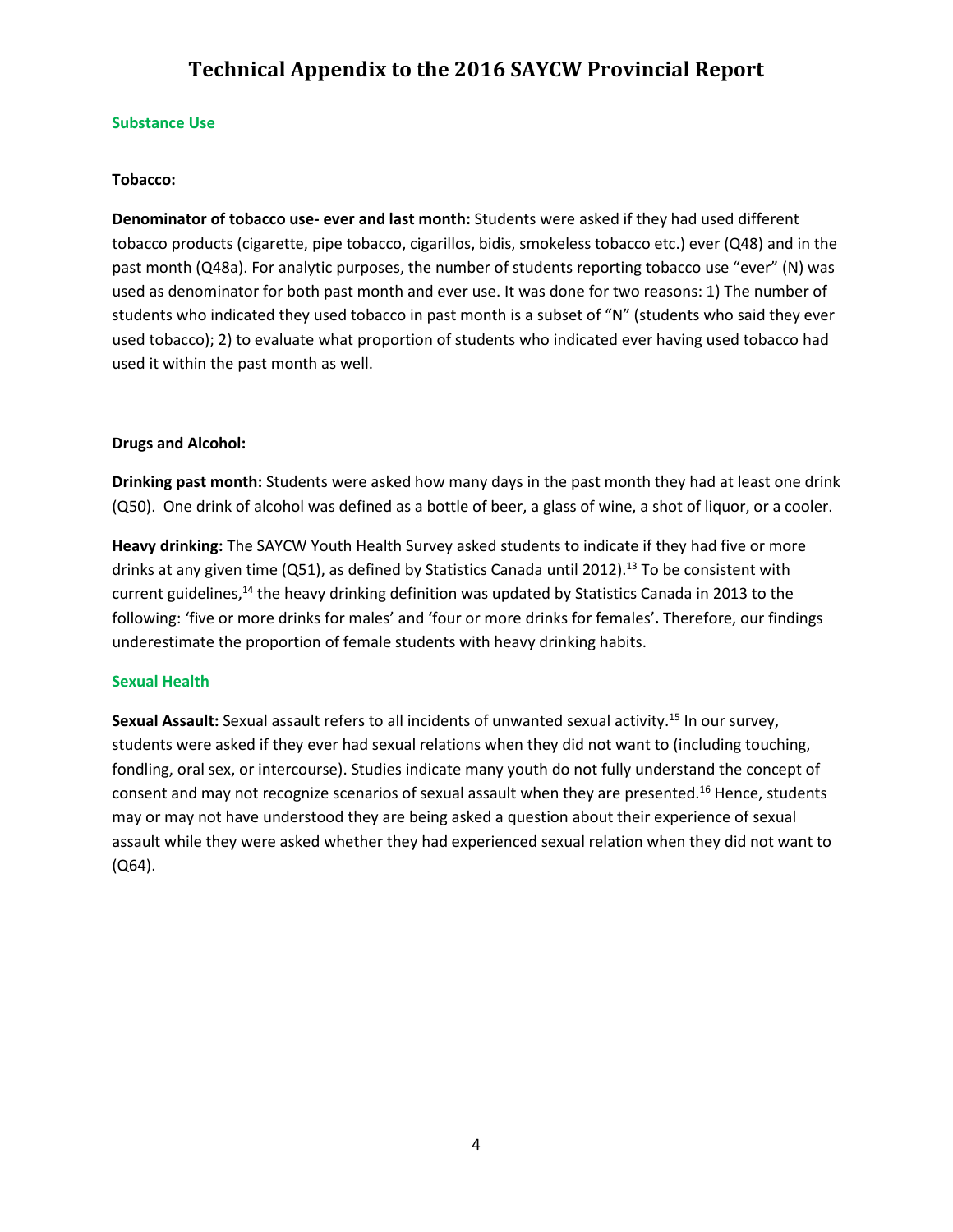## **References:**

- 1. Health Canada. *Eating Well with Canada's Food Guide*. Ottawa, ON; 2011. http://www.hcsc.gc.ca/fn-an/alt\_formats/hpfb-dgpsa/pdf/food-guide-aliment/print\_eatwell\_bienmangeng.pdf.
- 2. Field AE, Colditz GA, Fox MK, et al. Comparison of 4 questionnaires for assessment of fruit and vegetable intake. *Am J Public Health*. 1998;88(8):1216-1218. doi:10.2105/AJPH.88.8.1216.
- 3. Centers for Disease Control and Prvention. About Child and Teen BMI. http://www.cdc.gov/healthyweight/assessing/bmi/childrens\_bmi/about\_childrens\_bmi.html. Published 2011.
- 4. Dietz WH, Story MT, Leviton LC. Issues and Implications of Screening, Surveillance, and Reporting of Children's BMI. *Pediatrics*. 2009;124(1):S1-S2. doi:10.1542/peds.2008-3586M.
- 5. Center for Disease Control and Prevention. BMI-for-age-Boys Growth Chart. http://www.cdc.gov/growthcharts/data/set1clinical/cj41l023.pdf. Published 2000. Accessed January 1, 2016.
- 6. Center for Disease Control and Prevention. BMI-for-age-Girls Growth Chart. Centers for Disease Control and Prevention. http://www.cdc.gov/growthcharts/data/set1clinical/cj41l024.pdf. Published 2000. Accessed January 1, 2016.
- 7. Rosenberg M, Schooler C, Schoenbach C, Rosenberg F. Global Self-Esteem and Specific Self-Esteem: Different Concepts, Different Outcomes. *Am Sociol Rev*. 1995;60(1):141. doi:10.2307/2096350.
- 8. Bagley C. Norms and construct validity of the rosenberg self-esteem scale in canadian high school populations: Implications for counselling floyd bolitho lome bertrand. *Can J Couns*. 1997;31(1):82-92.
- 9. Schmitt DP, Allik J. Simultaneous administration of the Rosenberg Self-Esteem Scale in 53 nations: exploring the universal and culture-specific features of global self-esteem. *J Pers Soc Psychol*. 2005;89(4):623-642. doi:10.1037/0022-3514.89.4.623.
- 10. Tinakon W, Nahathai W. A comparison of reliability and construct validity between the original and revised versions of the Rosenberg Self-Esteem Scale. *Psychiatry Investig*. 2012;9(1):54-58. doi:10.4306/pi.2012.9.1.54.
- 11. Crandal R. The measurement of self-esteem and related constructs. In: JP Robinson and PR Shaver, ed. *Measures of Social Psychological Attitudes: Revised Edition.* Ann Arbor:ISR; 1973:80- 82.
- 12. W. W. Norton and Company, Inc. Rosenberg Self-esteem Scale. 2014. http://www.wwnorton.com/college/psych/psychsci/media/rosenberg.htm. Accessed September 15, 2016.
- 13. Statistics Canada. Healthy People, healthy places (82-229-X). http://www.statcan.gc.ca/pub/82- 229-x/82-229-x2009001-eng.htm. Published 2010. Accessed September 15, 2016.